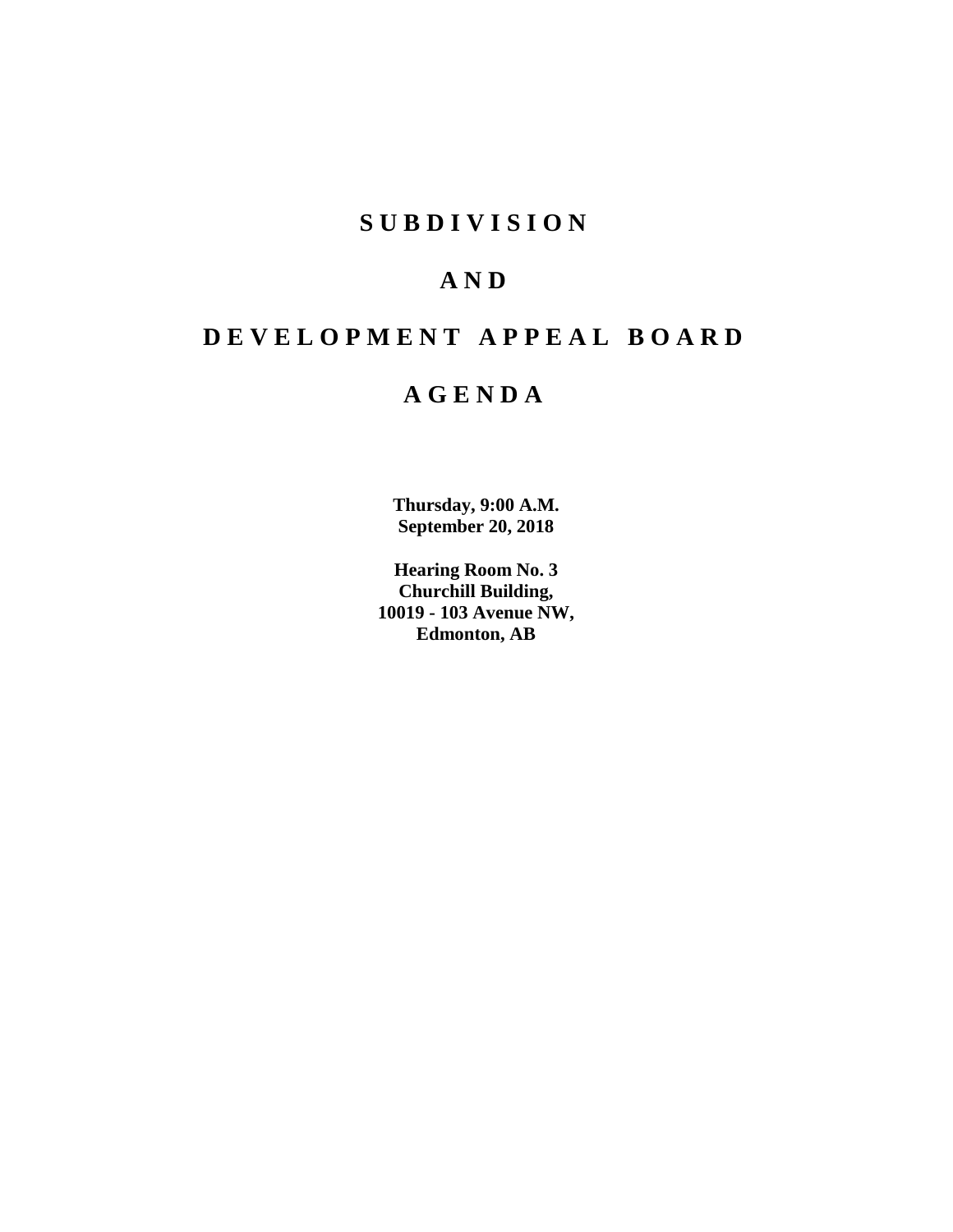## **SUBDIVISION AND DEVELOPMENT APPEAL BOARD HEARING ROOM NO. 3**

| 9:00 A.M.   | $SDAB-D-18-152$ | Change the use from Public Libraries and<br>Cultural Exhibits to a Cannabis Retail Sales. |
|-------------|-----------------|-------------------------------------------------------------------------------------------|
|             |                 | 10332 - 124 Street NW<br>Project No.: 286513877-001                                       |
|             |                 |                                                                                           |
| $1:30$ P.M. | $SDAB-D-18-134$ | Change the use from a Health Service to a<br><b>Cannabis Retail Sales</b>                 |
|             |                 | 14915 - Stony Plain Road NW<br>Project No.: 285825062-001                                 |
|             |                 |                                                                                           |

*NOTE: Unless otherwise stated, all references to "Section numbers" refer to the authority under the Edmonton Zoning Bylaw 12800.*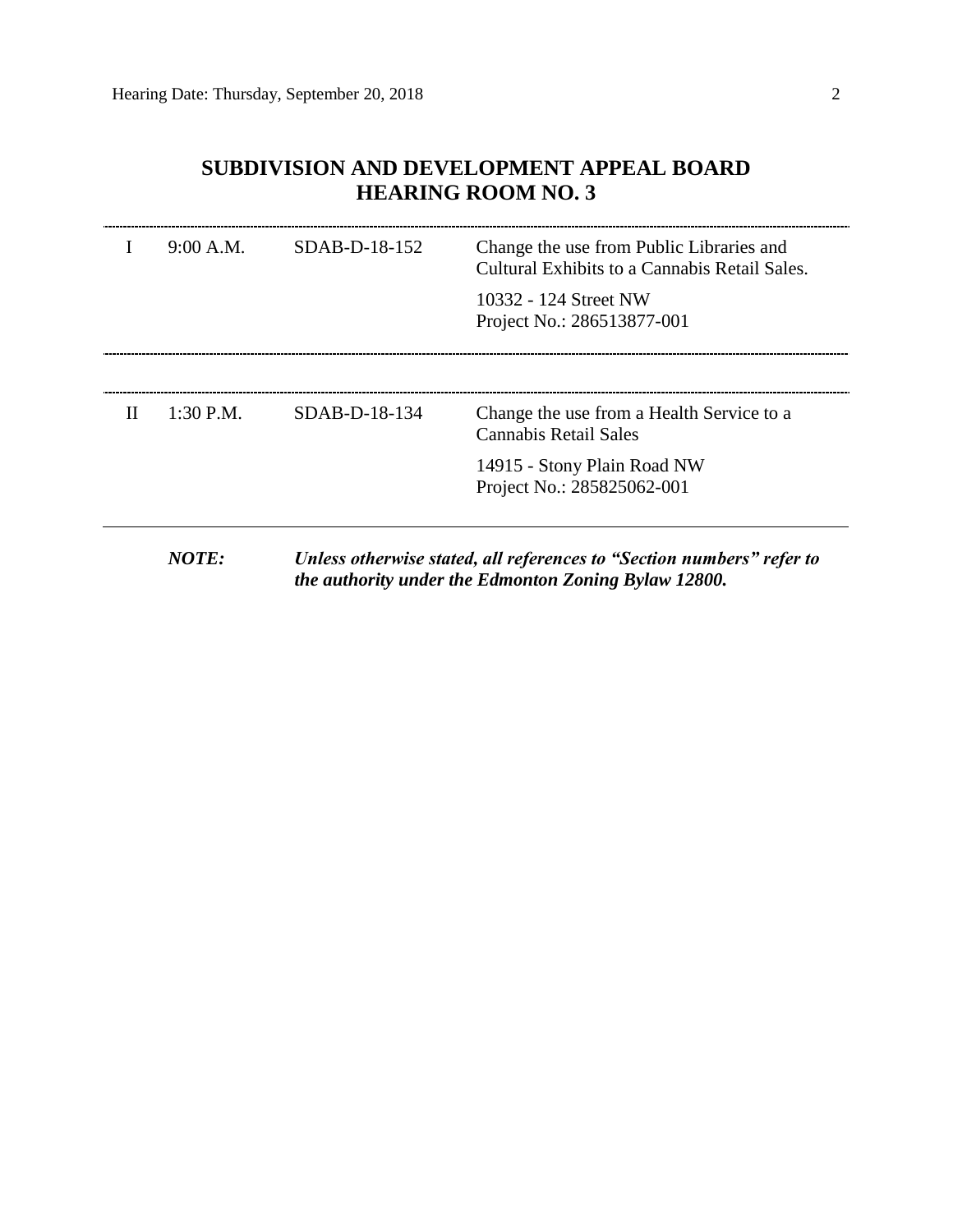| <b>ITEM I: 9:00 A.M.</b> |                                                        | FILE: SDAB-D-18-152                                                                          |  |  |
|--------------------------|--------------------------------------------------------|----------------------------------------------------------------------------------------------|--|--|
|                          | AN APPEAL FROM THE DECISION OF THE DEVELOPMENT OFFICER |                                                                                              |  |  |
|                          | APPELLANT:                                             |                                                                                              |  |  |
|                          | <b>APPLICATION NO.:</b>                                | 286513877-001                                                                                |  |  |
|                          | <b>APPLICATION TO:</b>                                 | Change the Use from Public Libraries and<br>Cultural Exhibits to a Cannabis Retail<br>Sales. |  |  |
|                          | <b>DECISION OF THE</b><br>DEVELOPMENT AUTHORITY:       | Refused                                                                                      |  |  |
|                          | <b>DECISION DATE:</b>                                  | August 14, 2018                                                                              |  |  |
|                          | <b>DATE OF APPEAL:</b>                                 | August 22, 2018                                                                              |  |  |
|                          | <b>MUNICIPAL DESCRIPTION</b><br>OF SUBJECT PROPERTY:   | 10332 - 124 Street NW                                                                        |  |  |
|                          | <b>LEGAL DESCRIPTION:</b>                              | Plan RN22 Blk 32 Lot 17                                                                      |  |  |
|                          | ZONE:                                                  | CB1-Low Intensity Business Zone                                                              |  |  |
|                          | <b>OVERLAY:</b>                                        | Mains Streets Overlay                                                                        |  |  |
|                          | <b>STATUTORY PLAN:</b>                                 | N/A                                                                                          |  |  |
|                          |                                                        |                                                                                              |  |  |

### *Grounds for Appeal*

The Appellant provided the following reasons for appealing the decision of the Development Authority:

Please be advised that we act as counsel for Herbal Headquarters Inc., the Applicant in relation to the above-captioned Development Permit application. Please take this letter as the Applicant's appeal of the Development Officer's refusal of the application made on July 3, 2018.

While the Applicant reserves its right to make full submissions and argument on the return date for the appeal, the fundamental basis of the appeal is as follows:

The Development Officer has indicted two reasons for refusal: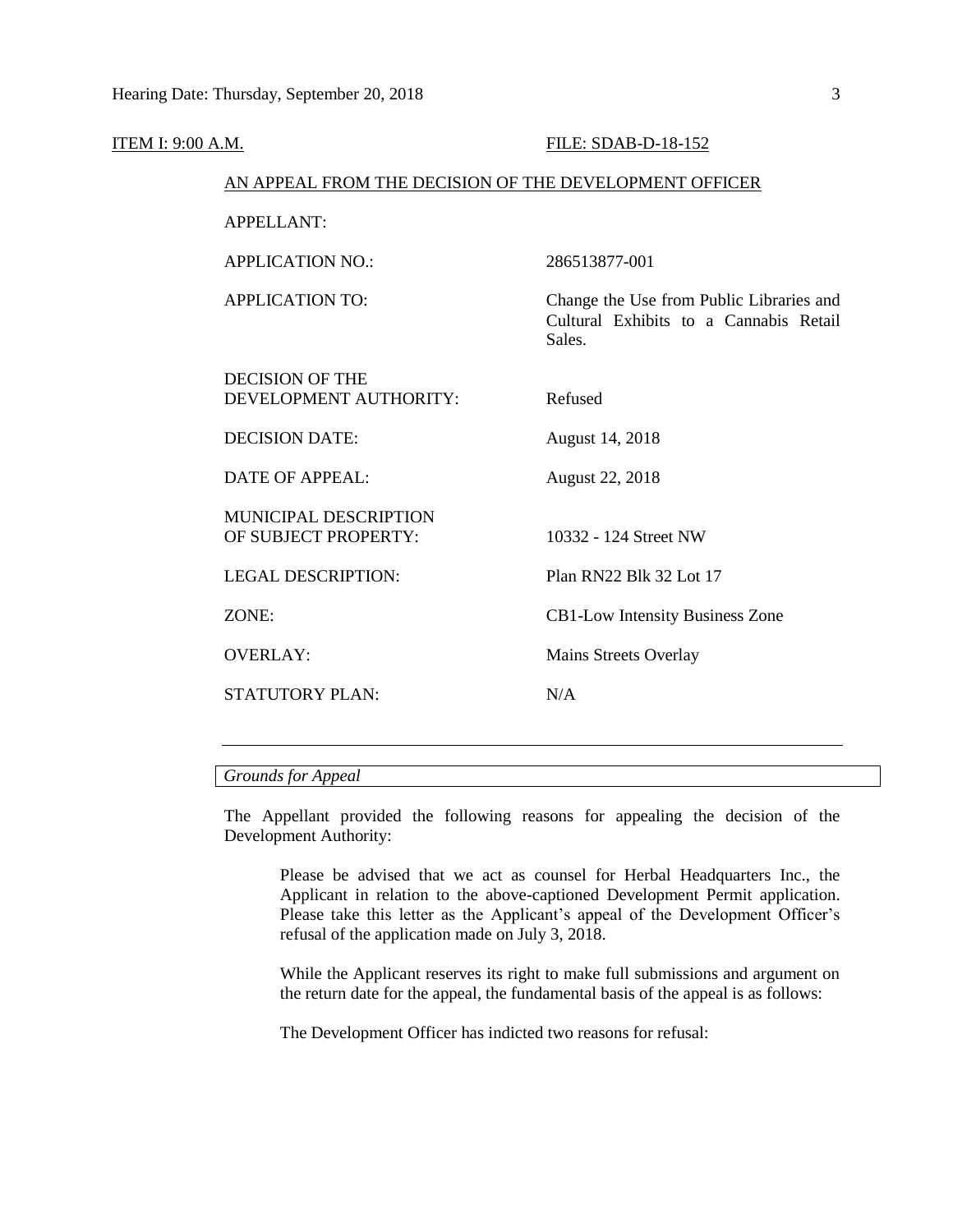- 1) The first reason is that the proposed Cannabis Retail Store does not comply with the minimum setback requirement from A and AP-zoned public lands (Section 70.3).
	- a) Section 70.3 of the Zoning Bylaw requires that, amongst other things (emphasis mine):

Any Site containing a Cannabis Retail Sales shall not be located less than 100 m away from any Site *being used … as public lands … at the time of the application for the Development Permit for the Cannabis Retail Sales*. For the purpose of this subsection only:

c. the term "public lands" is limited to Sites zoned AP, and Sites Zoned A.

b) This section of the Bylaw was only very recently added, and there has been a considerable public discourse with respect to the reason and rationale behind this particular 100 m setback requirement.

Almost all public discourse on this issue focused on one particular issue, that being ensuring that cannabis stores are not located beside places where children and youth typically gather, such as City owned recreation centers, playgrounds, or Community League buildings.

c) The site zoned AP consists of a short walking path with a few benches on each side. At the time of the Application, it is used primarily by area employees as a place to smoke on their breaks and is regularly used by certain segments of Edmonton's homeless population as a place to sleep. The area is covered in cigarette butts, homemade ashtrays, and garbage. At the time of the application the site did not appear to be regularly maintained. The site is also CB1, and DC2(J).

The site zoned A is a trail leading to Groat Road, which certain residential homes in the area back on to. At the time of the application, the trail was unmaintained and grown over by long grass. Fallen trees covered the entrance to the trail and it appeared inaccessible for the public to enter. Like the previous site, it did not appear to be regularly maintained.

At the time of the application, it is very clear that the sites are not being utilized as parks, playgrounds, or other similar places where children and youth frequently visit or gather, to which the City intended the 100m setback to apply.

d) The proposed Cannabis Retail Sales is located in a CB1 Zone where Cannabis Retail Sales is a permitted use.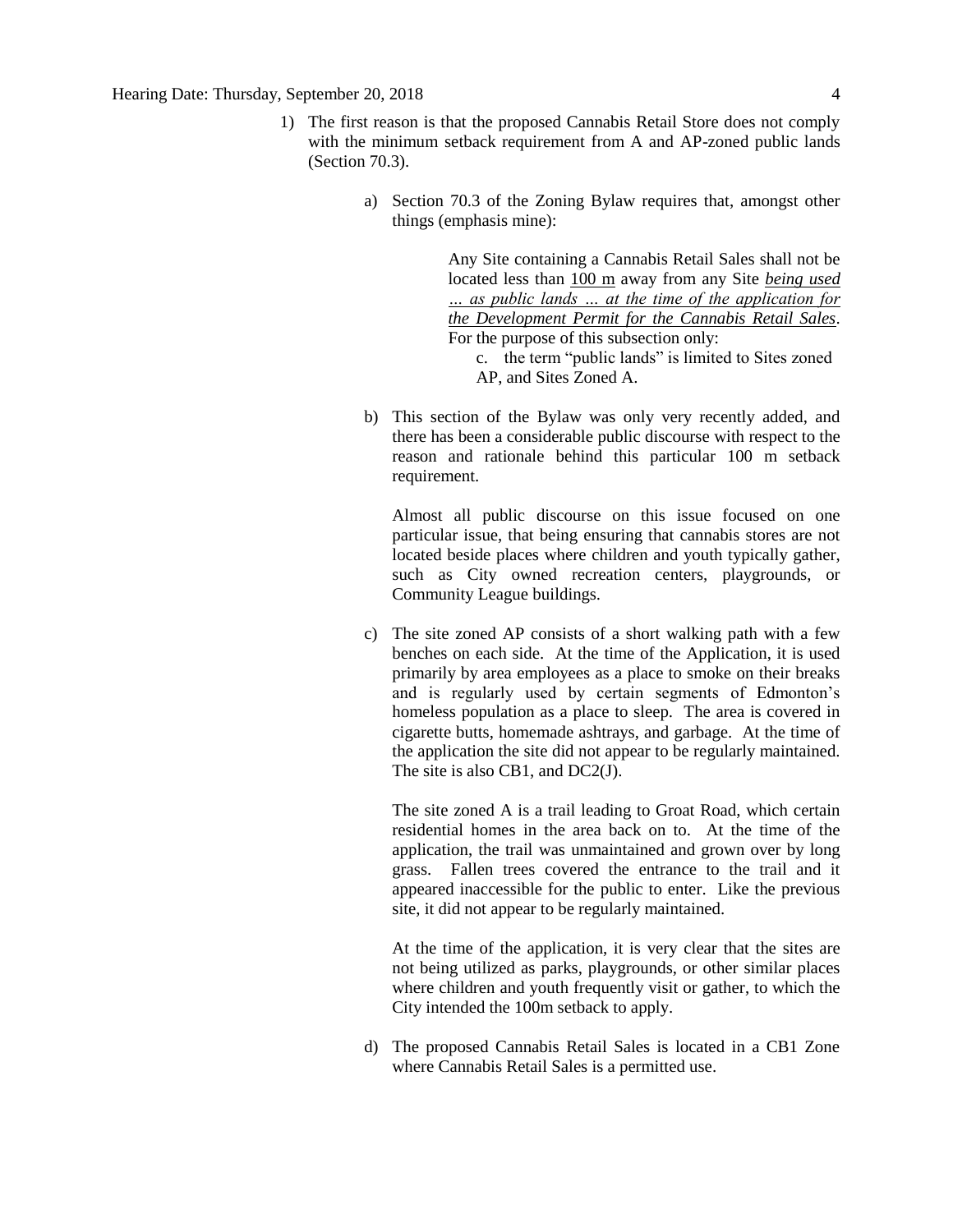The sites zoned AP and A were therefore not being used as public lands at the time of the application for the Development Permit pursuant to Section 70.3 of the Zoning Bylaw, as that Section is intended to be interpreted, and therefore the 100m setback referenced in Section 70.3 does not apply.

Furthermore, even if the setback does not apply, the proposed Cannabis Retail Sales otherwise conforms with the use prescribed in the CB1 Zone and allowing the Development Permit would not in any way unduly interfere with the amenities of the neighbourhood, or materially interfere with or affect the use, enjoyment or value of neighbouring parcels of land. It would also not interfere with the intention of Section 70.3 of the Zoning Bylaw to create a 100m separation between retail cannabis stores and parks, playgrounds, or other similar places where children and youth typically gather.

- 2) The second reason provided by the Development Officer is that the proposed Cannabis Retail Sales does not have direct customer access to the store from a store front that is visible from the street other than a Lane (ref. Section  $70.5(a)$ ).
	- (a) Section 70.5 of the Zoning Bylaw requires that, amongst other things (emphasis mine):

Cannabis Retail Sales shall include *design elements that readily allow for natural surveillance to promote a safe urban environment*, where applicable and to the satisfaction of the development officer, including the following requirements:

- a. *customer access to the store is limited to a store front that is visible from the street other than a Lane*, or a shopping centre parking lot, or a mall access that allows visibility from the interior of the mall into the store;
- (b) The Development Officer erred by imposing an additional requirement which does not exist in Section 70.5 of the Zoning Bylaw, that being that the Cannabis Retail Sales must have direct customer access to the store from a store front that is visible from the street other than a Lane.
- (c) The proposed Cannabis Retail Sales has an entrance consisting of a glass vestibule which directly faces the street and a second door within the vestibule leading directly into the proposed store. The design readily allows for natural surveillance to promote a safe urban environment, and provides customer access to the store via the store front which is visible from the street, and therefore otherwise meets all of the requirements of Section 70.5 of the Zoning Bylaw.

The current design of the Cannabis Retail Sales meets the requirements of Section 70.5 of the Zoning Bylaw and furthermore would not in any way unduly interfere with the amenities of the neighbourhood, or materially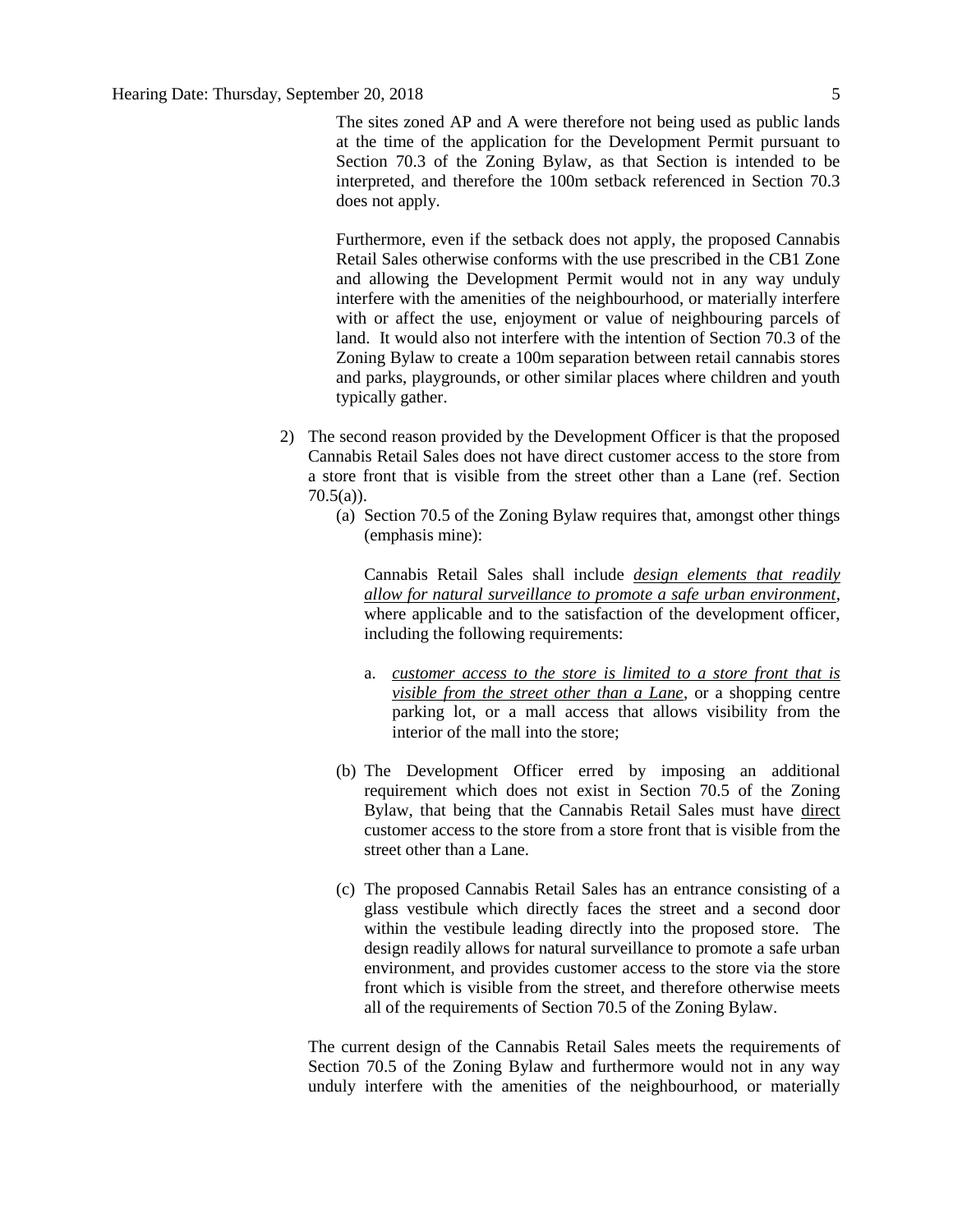Hearing Date: Thursday, September 20, 2018 6

interfere with or affect the use, enjoyment or value of neighbouring parcels of land.

Based on all of the foregoing, it is the Applicant's position that the appeal should be allowed, the decision of the Development Officer to refuse the Development Permit Application be revoked, and that the Development Permit be granted.

### *General Matters*

### **Appeal Information:**

The *Municipal Government Act*, RSA 2000, c M-26 states the following:

### **Grounds for Appeal**

**685(1)** If a development authority

- (a) fails or refuses to issue a development permit to a person,
- (b) issues a development permit subject to conditions, or
- (c) issues an order under section 645,

the person applying for the permit or affected by the order under section 645 may appeal to the subdivision and development appeal board.

### **Appeals**

**686(1)** A development appeal to a subdivision and development appeal board is commenced by filing a notice of the appeal, containing reasons, with the board,

- (a) in the case of an appeal made by a person referred to in section 685(1)
	- (i) with respect to an application for a development permit,
		- (A) within 21 days after the date on which the written decision is given under section 642, […]

### **Hearing and Decision**

**687(3)** In determining an appeal, the subdivision and development appeal board

…

- (a.1) must comply with the land use policies;
- (a.2) subject to section 638, must comply with any applicable statutory plans;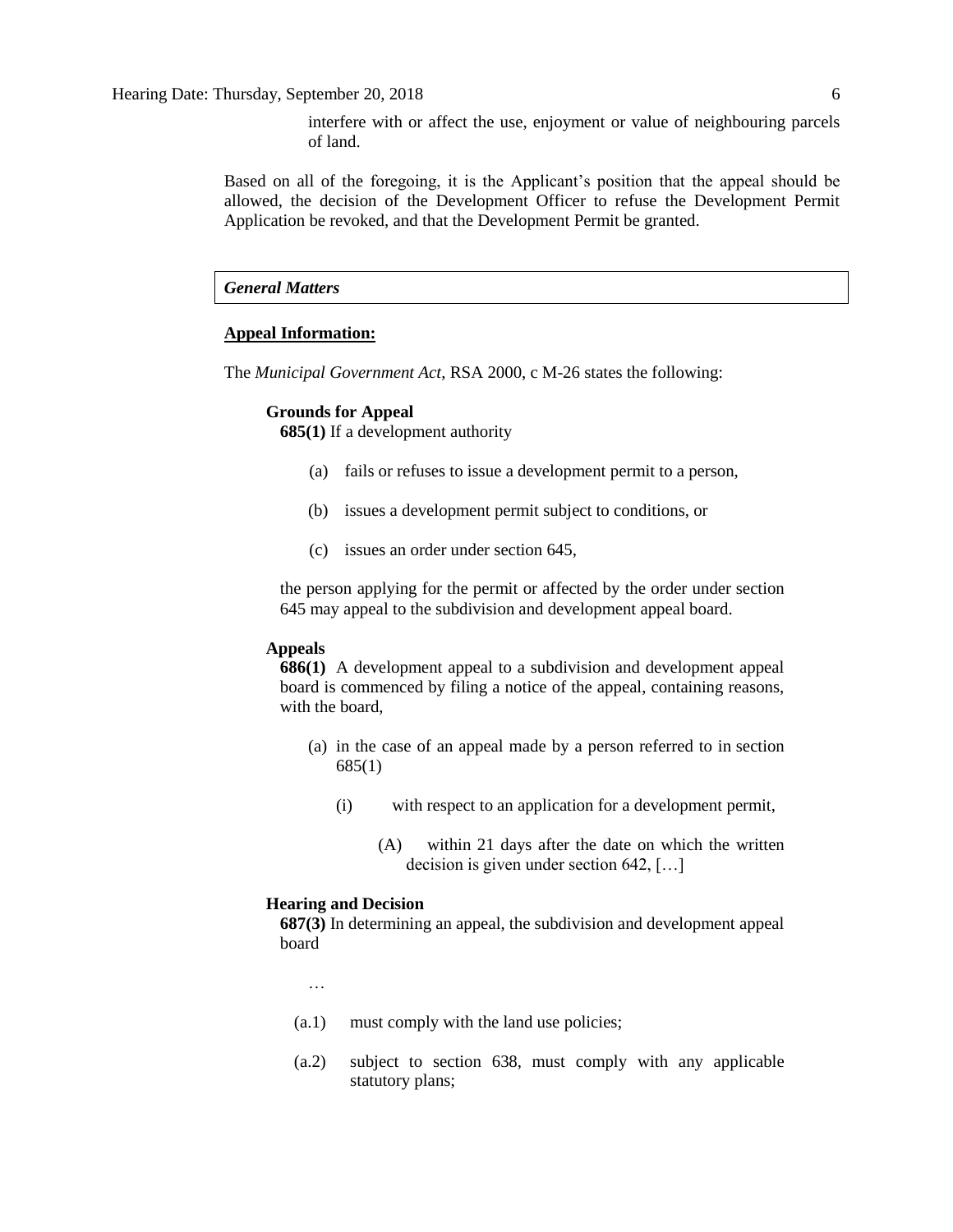- (a.3) subject to clauses (a.4) and (d), must comply with any land use bylaw in effect;
- (a.4) must comply with the applicable requirements of the regulations under the Gaming, Liquor and Cannabis Act respecting the location of premises described in a cannabis licence and distances between those premises and other premises;
	- …
	- (c) may confirm, revoke or vary the order, decision or development permit or any condition attached to any of them or make or substitute an order, decision or permit of its own;
	- (d) may make an order or decision or issue or confirm the issue of a development permit even though the proposed development does not comply with the land use bylaw if, in its opinion,
		- (i) the proposed development would not
			- (A) unduly interfere with the amenities of the neighbourhood, or
			- (B) materially interfere with or affect the use, enjoyment or value of neighbouring parcels of land,
		- and
		- (ii) the proposed development conforms with the use prescribed for that land or building in the land use bylaw.

### **General Provisions from the** *Edmonton Zoning Bylaw:*

Under section 330.2(3), **Cannabis Retail Stores** is a **Permitted Use** in the (CB1) Low Intensity Business Zone.

Under section 7.4(9), **Cannabis Retail Stores** means:

development used for the retail sale of Cannabis that is authorized by provincial or federal legislation. This Use may include retail sales of Cannabis accessories. This Use does not include Cannabis Production and Distribution.

Under section 6.1, **Cannabis** means:

a cannabis plant and anything referred to in subsection (a) of this definition but does not include anything referred to in subsection (b) of this definition: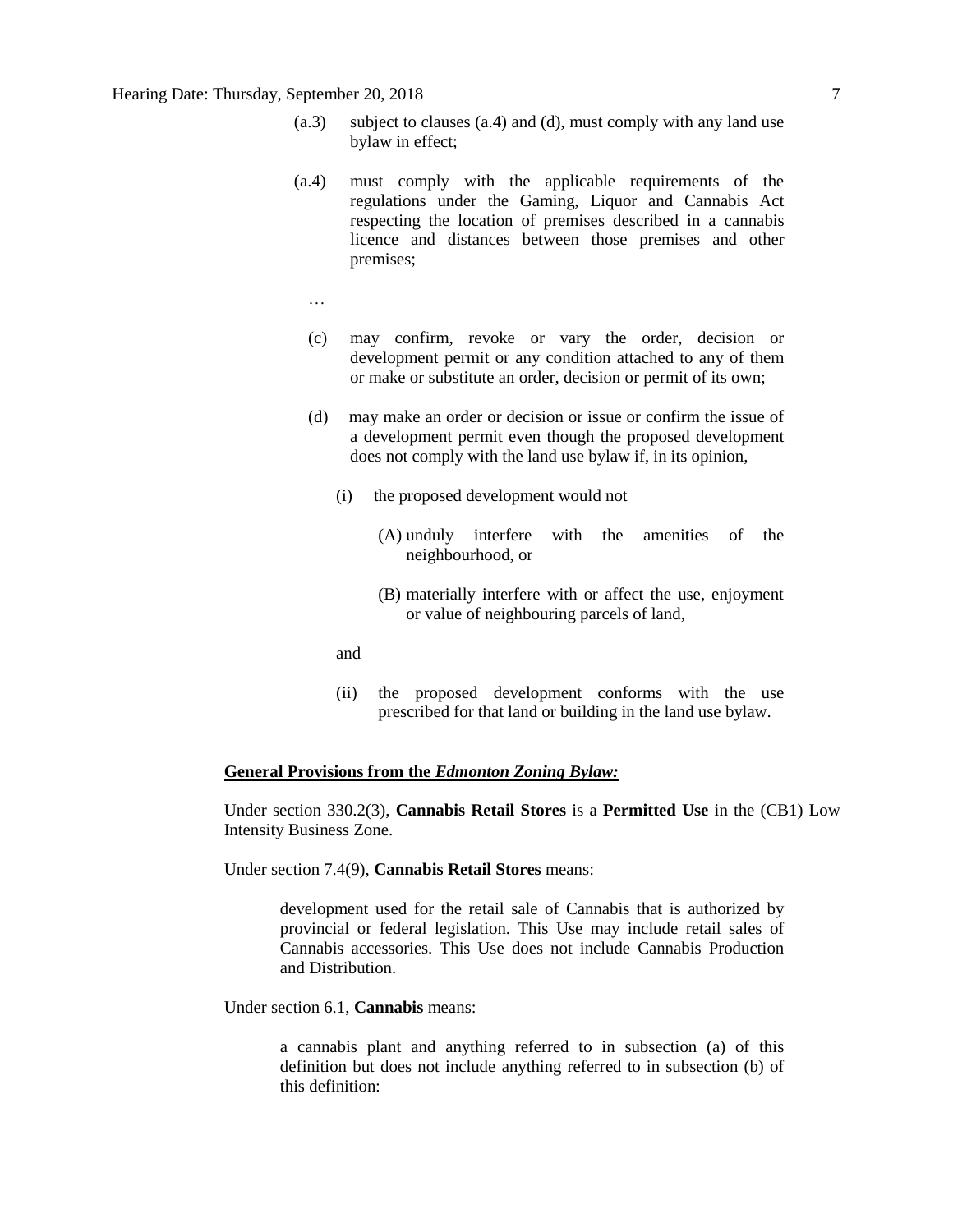- a. Cannabis includes:
	- i. any part of a cannabis plant, including the phytocannabinoids produced by, or found in, such a plant, regardless of whether that part has been processed or not, other than a part of the plant referred to in subsection (b) of this definition.
	- ii. any substance or mixture of substances that contains or has on it any part of such a plant;
	- iii. any substance that is identical to any phytocannabinoid produced by, or found in, such a plant, regardless of how the substance was obtained.
- b. Notwithstanding subsection (a) of this definition, Cannabis does not include:
	- i. a non-viable seed of a cannabis plant;
	- ii. a mature stalk, without any leaf, flower, seed or branch, of such plant;
	- iii. fibre derived from a stalk referred in subsection (b)(ii) of this definition; and
	- iv. the root or any part of the root of such a plant.

Under section 6.1, **Site** means "an area of land consisting of one or more abutting Lots."

Section 330.1 states that the **General Purpose** of the **(CB1) Low Intensity Business Zone** is:

to provide for low intensity commercial, office and service uses located along arterial roadways that border residential areas. Development shall be sensitive and in scale with existing development along the commercial street and any surrounding residential neighbourhood.

Section 819.1 states that the **General Purpose** of the **Main Streets Overlay** is:

to encourage and strengthen the pedestrian-oriented character of Edmonton's main street commercial areas that are located in proximity to residential and transit-oriented areas, by providing visual interest, transparent storefront displays, and amenities for pedestrians.

### *Section 70 - Cannabis Retail Sales regulations*

1. Any Cannabis Retail Sales shall not be located less than 200 m from any other Cannabis Retail Sales. For the purposes of this subsection only: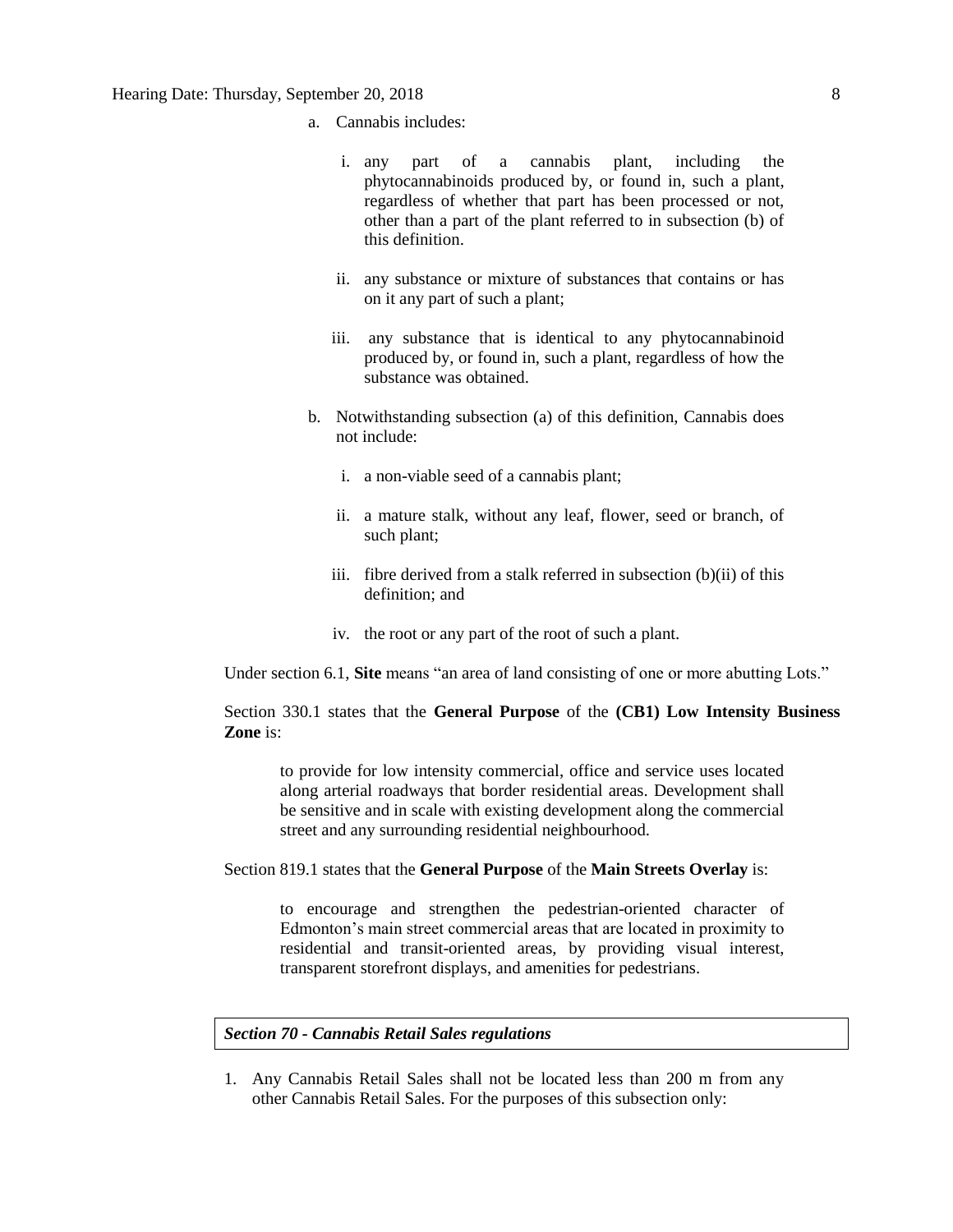- a. the [200 m](javascript:void(0);) separation distance shall be measured from the closest point of the Cannabis Retail Sales Use to the closest point of any other approved Cannabis Retail Sales Use;
- b. A Development Officer shall not grant a variance to reduce the separation distance by more than [20 m](javascript:void(0);) in compliance with [Section](https://webdocs.edmonton.ca/InfraPlan/zoningbylaw/ZoningBylaw/Part1/Administrative/11__Authority_and_Responsibility_of_the_Development_Officer.htm)  [11;](https://webdocs.edmonton.ca/InfraPlan/zoningbylaw/ZoningBylaw/Part1/Administrative/11__Authority_and_Responsibility_of_the_Development_Officer.htm) and
- c. The issuance of a Development Permit which contains a variance to separation distance as described in 70(1)b shall be issued as a Class B Discretionary Development.
- 2. Any Site containing a Cannabis Retail Sales shall not be located less than [200 m](javascript:void(0);) from any Site being used for a public library, or for public or private education at the time of the application for the Development Permit for the Cannabis Retail Sales. For the purposes of this subsection only:
	- a. the [200](javascript:void(0);) m separation distance shall be measured from the closest point of the subject Site boundary to the closest point of another Site boundary, and shall not be measured from Zone boundaries or from the edges of structures;
	- b. the term "public library" is limited to the collection of literary, artistic, musical and similar reference materials in the form of books, manuscripts, recordings and films for public use, and does not include private libraries, museums or art galleries; and
	- c. the term "public or private education" is limited to elementary through to high schools inclusive only, and does not include dance schools, driving schools or other Commercial Schools.
- **3. Any Site containing a Cannabis Retail Sales shall not be located less than [100 m](javascript:void(0);) from any Site being used for Community Recreation Services Use, a community recreation facility, a provincial health care facility, as public lands, or any Site that is designated as school reserve or municipal and school reserve at the time of the application for the Development Permit for the Cannabis Retail Sales. For the purposes of this subsection only:**
	- **a. the [100 m](javascript:void(0);) separation distance shall be measured from the closest point of the subject Site boundary to the closest point of another Site boundary, and shall not be measured from Zone boundaries or from the edges of structures;**
	- b. the term "community recreation facilities" means indoor municipal facilities used primarily by members of the public to participate in recreational activities conducted at the facilities, as per the Municipal Government Act; and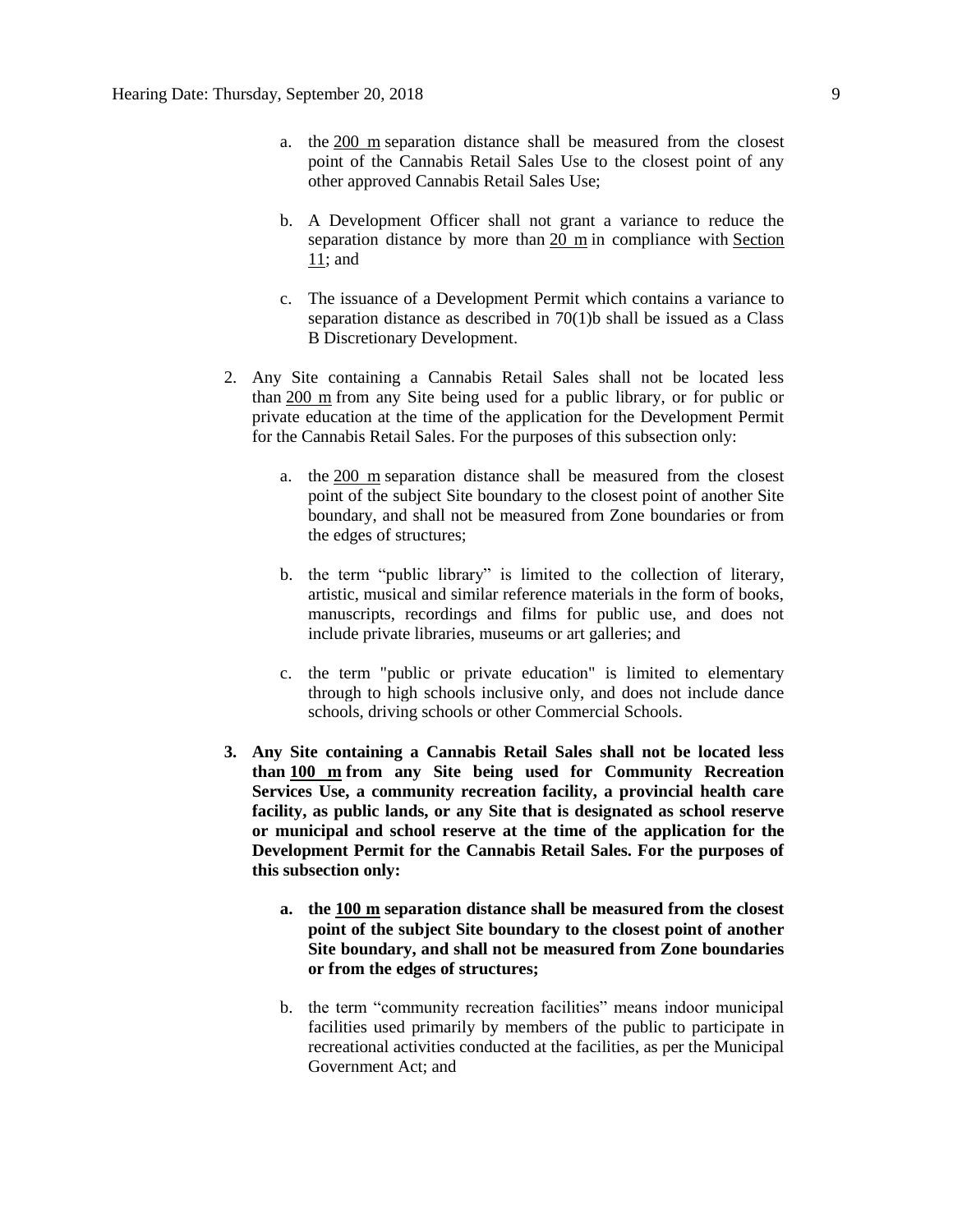- **c. the term "public lands" is limited to Sites zoned AP, and Sites zoned A.**
- 4. Notwithstanding [Section 11](https://webdocs.edmonton.ca/InfraPlan/zoningbylaw/ZoningBylaw/Part1/Administrative/11__Authority_and_Responsibility_of_the_Development_Officer.htm) of this Bylaw, a Development Officer shall not grant a variance to subsection 70(2) or 70(3).
- **5. Cannabis Retail Sales shall include design elements that readily allow for natural surveillance to promote a safe urban environment, where applicable and to the satisfaction of the development officer, including the following requirements:**
	- **a. customer access to the store is limited to a store front that is visible from the street other than a Lane, or a shopping centre parking lot, or a mall access that allows visibility from the interior of the mall into the store;**
	- b. the exterior of all stores shall have ample transparency from the street;
	- c. Any outdoor lighting shall be designed to ensure a well-lit environment for pedestrians and illumination of the property; and
	- d. Landscaping shall be low-growing shrubs or deciduous trees with a high canopy at maturity to maintain natural surveillance.
- 6. The Development Officer shall impose a condition on any Development Permit issued for Cannabis Retail Sales requiring that the development:
	- a. shall not commence until authorized by and compliant with superior legislation; and
	- b. must commence within nine (9) months of the date of approval of the Development Permit.
- 7. For the purposes of Section 70(6), development commences when the Cannabis Retail Sales Use is established or begins operation.

### **Development Officer's Determination**

1) The proposed Cannabis Retail Store does not comply with the minimum setback requirement from A and AP-zoned public lands (Section 70.3):

Required Setback: 100 m Proposed Setback: 31 m Deficient by 69 m

Under Sections 70.1(b) and 70.4 of the Zoning Bylaw, the Development Officer is prohibited from granting a variance to the minimum setback to allow for the proposed Cannabis Retail Store.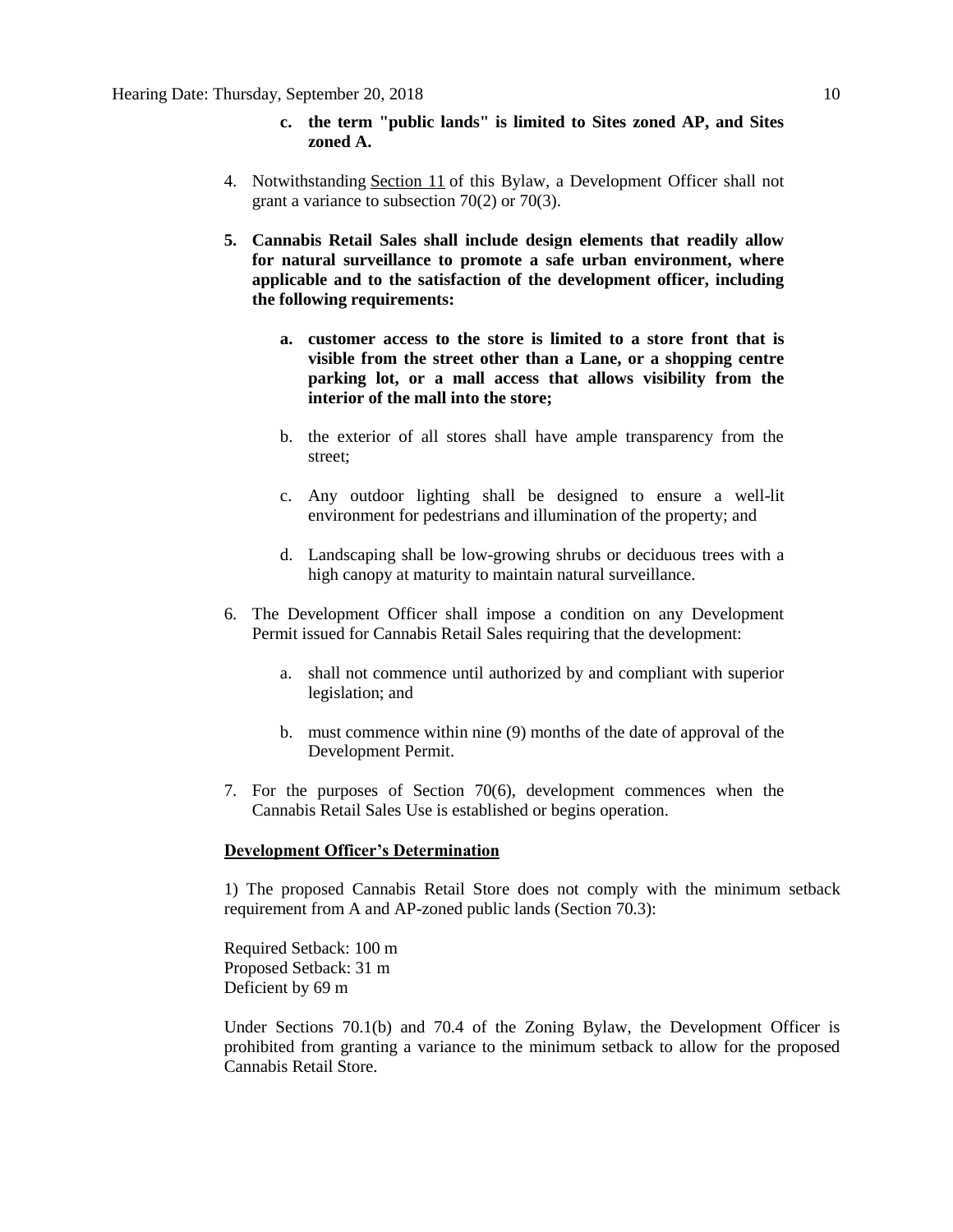2) The proposed Cannabis Retail Sales does not have direct customer access to the store from a store front that is visible from the street other than a Lane (Ref. Section 70.5(a)).

### Notice to Applicant/Appellant

Provincial legislation requires that the Subdivision and Development Appeal Board issue its official decision in writing within fifteen days of the conclusion of the hearing.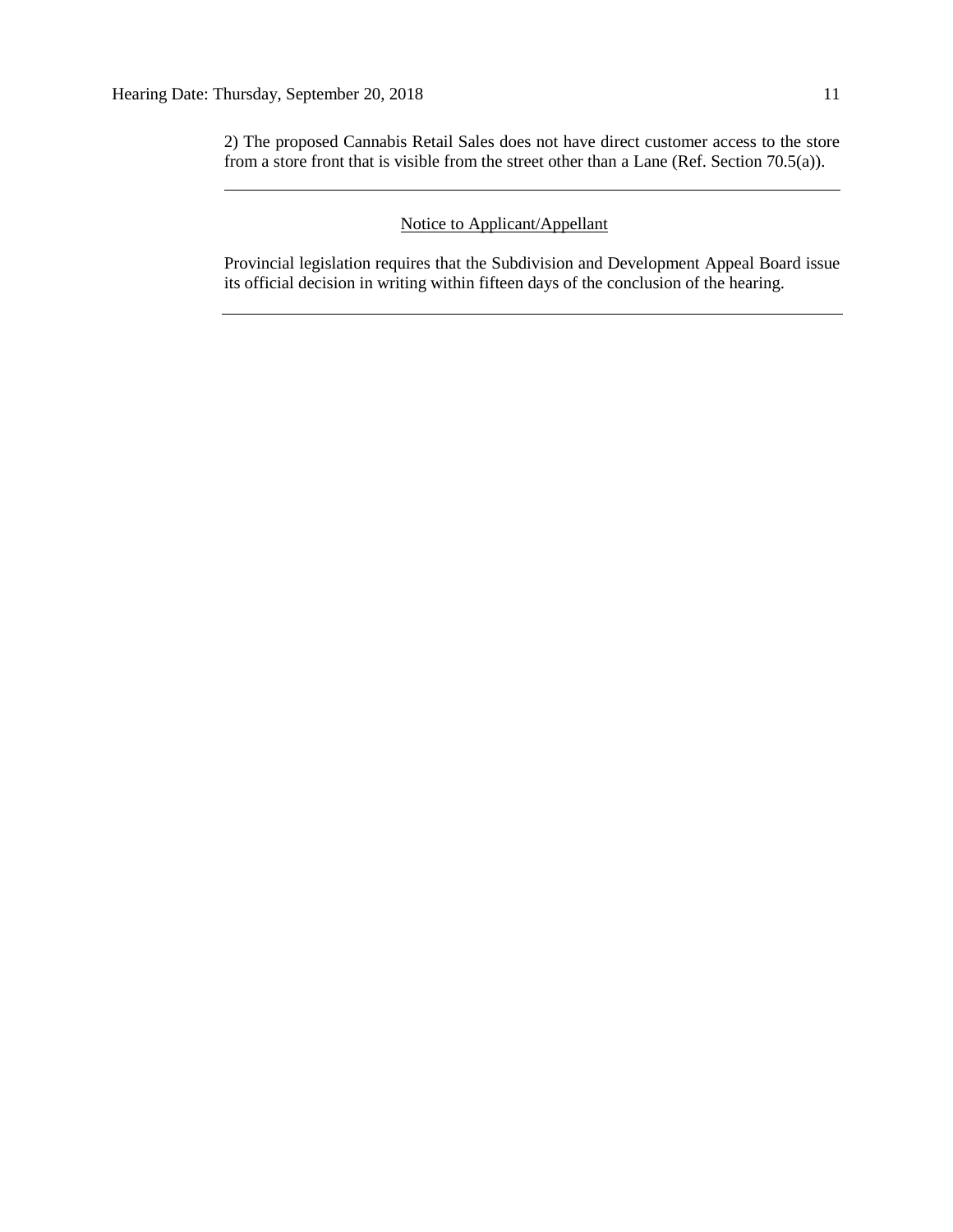| <b>dimonton</b>                                                                                                           |                      | <b>Application for</b>          |                                                    | Project Number: 286513877-001<br>Application Date:<br>JUL 03, 2018<br>Printed:<br>August 14, 2018 at 1:13 PM<br>Page:<br>1 of 1     |
|---------------------------------------------------------------------------------------------------------------------------|----------------------|---------------------------------|----------------------------------------------------|-------------------------------------------------------------------------------------------------------------------------------------|
|                                                                                                                           |                      | <b>Major Development Permit</b> |                                                    |                                                                                                                                     |
| This document is a Development Permit Decision for the development application described below.                           |                      |                                 |                                                    |                                                                                                                                     |
| Applicant                                                                                                                 |                      |                                 |                                                    | Property Address(es) and Legal Description(s)                                                                                       |
|                                                                                                                           |                      |                                 | 10332 - 124 STREET NW                              |                                                                                                                                     |
|                                                                                                                           |                      |                                 | Plan RN22 Blk 32 Lot 17                            |                                                                                                                                     |
|                                                                                                                           |                      |                                 | <b>Specific Address(es)</b>                        |                                                                                                                                     |
|                                                                                                                           |                      |                                 | Building: 10332 - 124 STREET NW                    |                                                                                                                                     |
| <b>Scope of Application</b>                                                                                               |                      |                                 |                                                    |                                                                                                                                     |
| To change the use from Public Libraries and Cultural Exhibits to a Cannabis Retail Sales.                                 |                      |                                 |                                                    |                                                                                                                                     |
| <b>Permit Details</b>                                                                                                     |                      |                                 |                                                    |                                                                                                                                     |
|                                                                                                                           |                      |                                 |                                                    |                                                                                                                                     |
| Class of Permit: Class A<br>Gross Floor Area (sq.m.):                                                                     |                      |                                 | Contact Person:<br>Lot Grading Needed?: N          |                                                                                                                                     |
| New Sewer Service Required: N                                                                                             |                      |                                 | NumberOfMainFloorDwellings:                        |                                                                                                                                     |
| Site Area (sq. m.):                                                                                                       |                      |                                 | Stat, Plan Overlay/Annex Area: Main Street Overlay |                                                                                                                                     |
| I/We certify that the above noted details are correct.                                                                    |                      |                                 |                                                    |                                                                                                                                     |
| Applicant signature:                                                                                                      |                      |                                 |                                                    |                                                                                                                                     |
| <b>Development Application Decision</b><br>Refused<br>Issue Date: Aug 14, 2018 Development Authority: WELCH, IMAI         |                      |                                 |                                                    |                                                                                                                                     |
| <b>Reason for Refusal</b><br>(Section $70.3$ ):<br>Required Setback: 100 m<br>Proposed Setback: 31 m<br>Deficient by 69 m |                      |                                 |                                                    | 1) The proposed Cannabis Retail Store does not comply with the minimum setback requirement from A and AP-zoned public lands         |
| minimum setback to allow for the proposed Cannabis Retail Store.                                                          |                      |                                 |                                                    | Under Sections 70.1(b) and 70.4 of the Zoning Bylaw, the Development Officer is prohibited from granting a variance to the          |
| street other than a Lane (Ref. Section 70.5(a)).                                                                          |                      |                                 |                                                    | 2) The proposed Cannabis Retail Sales does not have direct customer access to the store from a store front that is visible from the |
| <b>Rights of Appeal</b><br>through 689 of the Municipal Government Act.                                                   |                      |                                 |                                                    | The Applicant has the right of appeal within 21 days after the date on which the decision is made, as outlined in Section 683       |
| Fees                                                                                                                      |                      |                                 |                                                    |                                                                                                                                     |
|                                                                                                                           | <b>Fee Amount</b>    | <b>Amount Paid</b>              | Receipt#                                           | Date Paid                                                                                                                           |
| Major Dev. Application Fee                                                                                                | \$5,600.00           | \$5,600.00                      | 05152529                                           | Jul 03, 2018                                                                                                                        |
| Total GST Amount:<br>Totals for Permit:                                                                                   | \$0.00<br>\$5,600.00 | \$5,600.00                      |                                                    |                                                                                                                                     |
|                                                                                                                           |                      |                                 |                                                    |                                                                                                                                     |
|                                                                                                                           |                      | <b>THIS IS NOT A PERMIT</b>     |                                                    |                                                                                                                                     |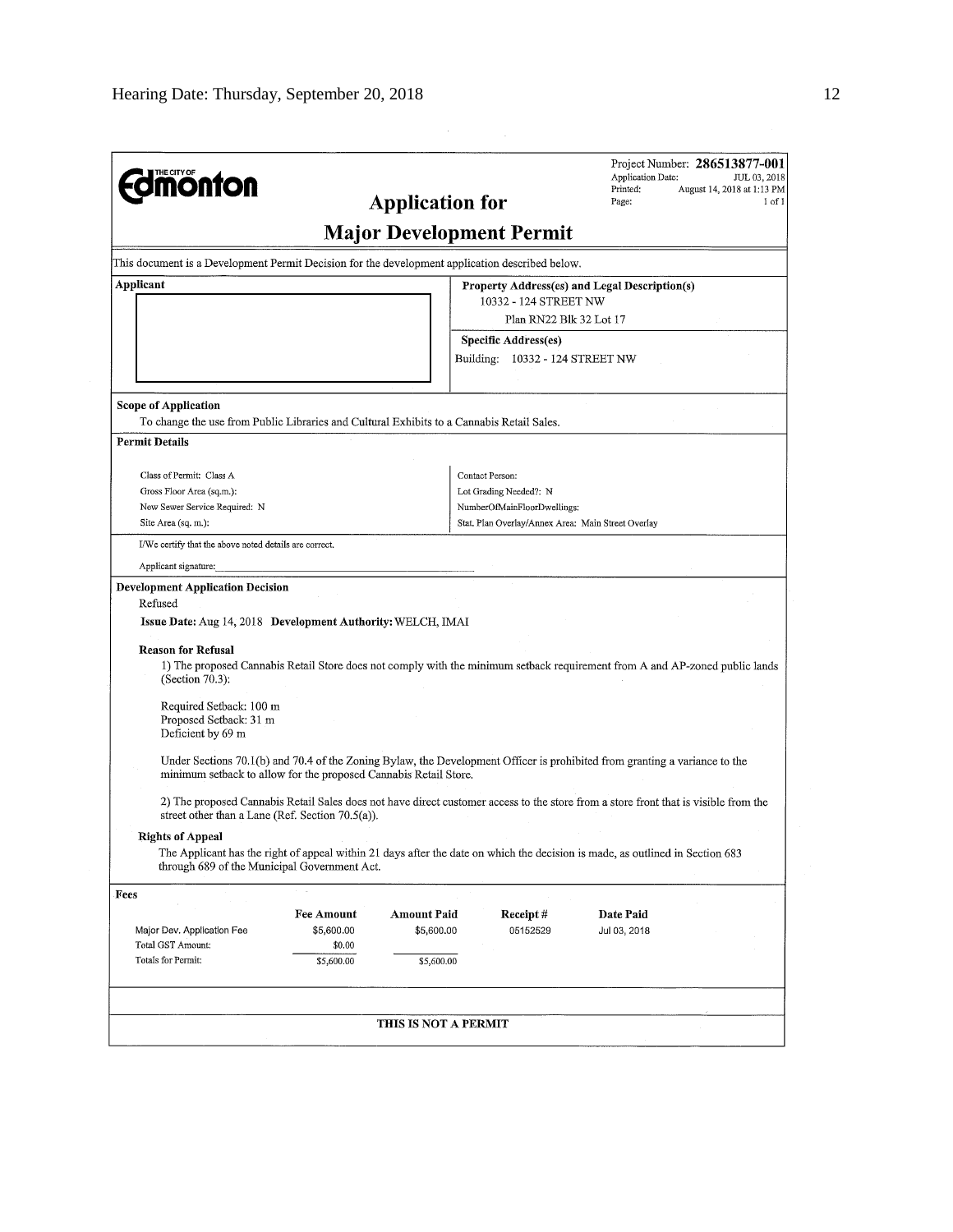

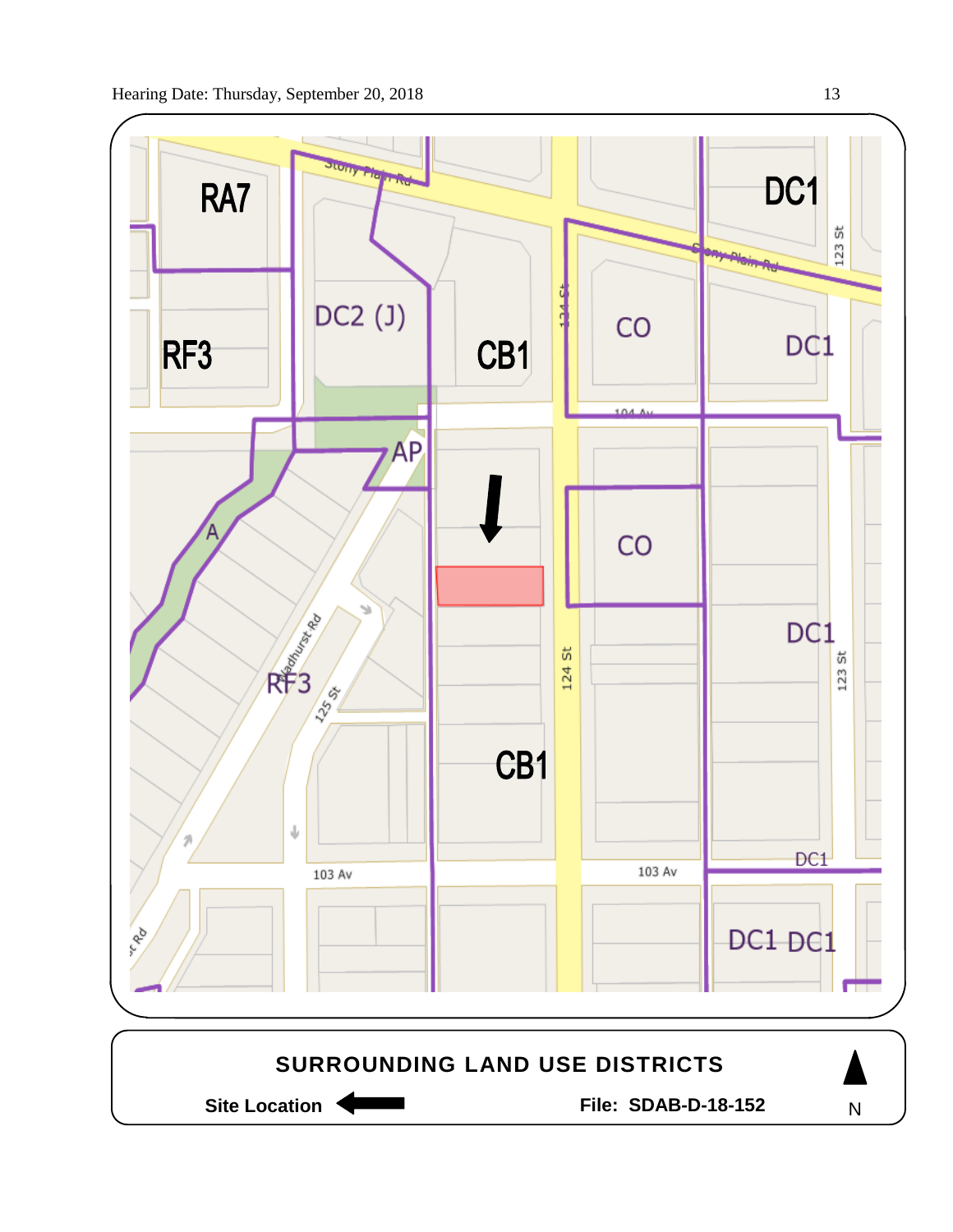| AN APPEAL FROM THE DECISION OF THE DEVELOPMENT OFFICER |                                                                           |
|--------------------------------------------------------|---------------------------------------------------------------------------|
| <b>APPELLANT:</b>                                      |                                                                           |
| <b>APPLICATION NO.:</b>                                | 285825062-001                                                             |
| <b>APPLICATION TO:</b>                                 | Change the use from a Health Service to a<br><b>Cannabis Retail Sales</b> |
| <b>DECISION OF THE</b><br>DEVELOPMENT AUTHORITY:       | Refused                                                                   |
| <b>DECISION DATE:</b>                                  | July 20, 2018                                                             |
| DATE OF APPEAL:                                        | August 2, 2018                                                            |
| <b>MUNICIPAL DESCRIPTION</b><br>OF SUBJECT PROPERTY:   | 14915 - Stony Plain Road NW                                               |
| <b>LEGAL DESCRIPTION:</b>                              | Plan 9023127 Blk 61 Lot 8                                                 |
| ZONE:                                                  | <b>CB1-Low Intensity Business Zone</b>                                    |
| <b>OVERLAY:</b>                                        | Main Streets Overlay                                                      |
| <b>STATUTORY PLAN:</b>                                 | Jasper Place Area Redevelopment Plan                                      |
|                                                        |                                                                           |

### *Grounds for Appeal*

The Appellant provided the following reasons for appealing the decision of the Development Authority:

> The Appellant respectfully appeals the decision of the development officer on the following grounds:

> (a)The proposed development represents an allowable use on the subject lands.

> (b)The provisions of s. 70 of the Edmonton Zoning Bylaw do not limit this Board's authority to approve the proposed development.

> (c)The "public lands" (Mackinnon Ravine Park) is a passive area as it is not used for community or recreation activities. There are no playing fields, benches, sitting areas or an open-picnic area for the public to use.

> (d)Furthermore, the proposed development is sufficiently separated from the "public lands":

(i)The "public lands" are not visible from the proposed development and the proposed development is not visible from the "public lands".

(ii)There are at least six (6) lanes of arterial roadway (149 Street NW) separating the proposed development and the "public lands".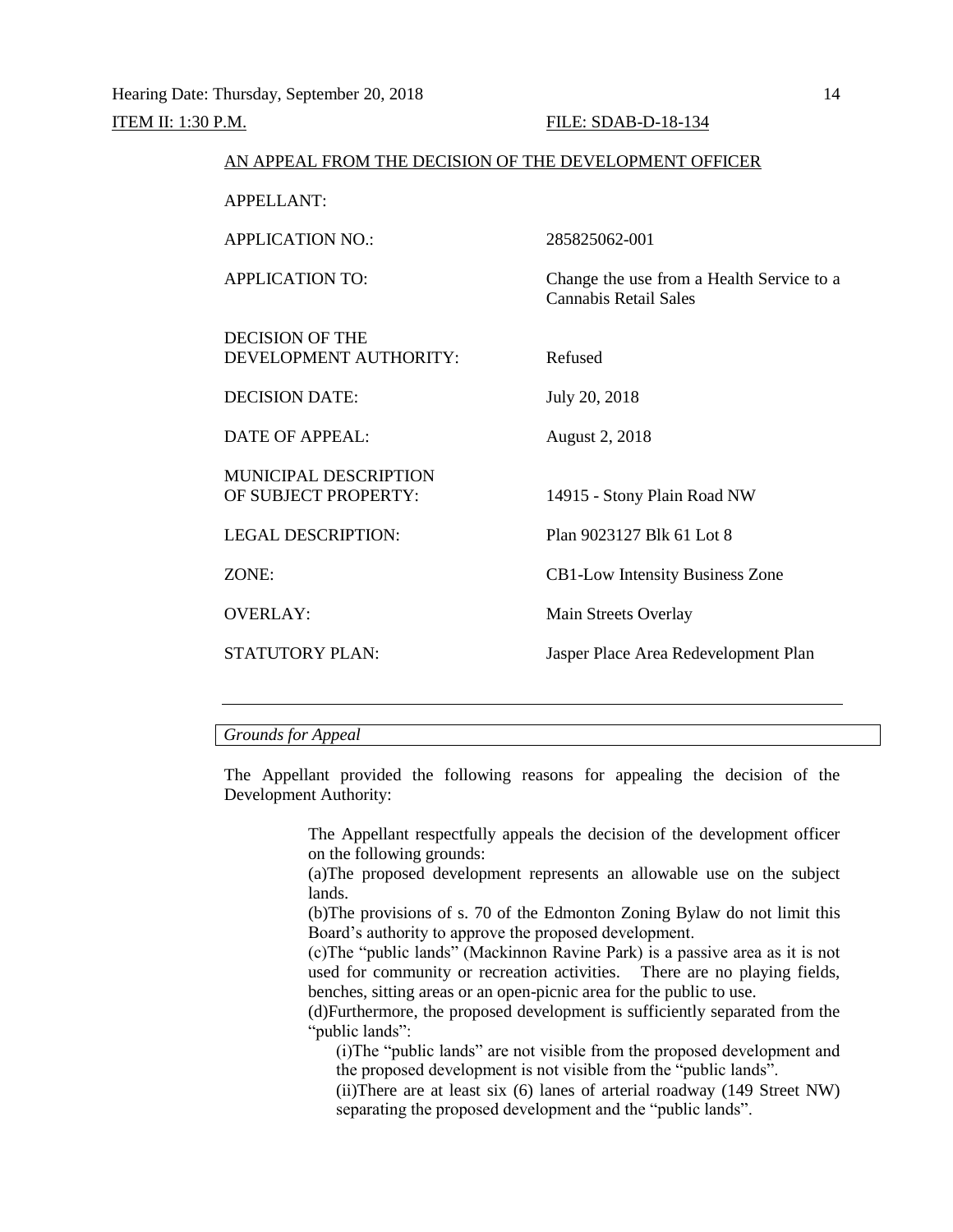(iii)The proposed development is located in the community of West Jasper-Sherwood, while the "public lands" are located between the communities of Grovenor and Crestwood.

(e)The proposed development will not unduly interfere with the amenities of the neighbourhood nor materially interfere with or affect the use, enjoyment or value of neighbouring properties.

(f)Such further and other reasons as may be presented at the hearing of this matter.

### *General Matters*

### **Appeal Information:**

### **The Appellant requested this appeal be heard on September 20, 2018.**

The *Municipal Government Act*, RSA 2000, c M-26 states the following:

### **Grounds for Appeal**

**685(1)** If a development authority

- (a) fails or refuses to issue a development permit to a person,
- (b) issues a development permit subject to conditions, or
- (c) issues an order under section 645,

the person applying for the permit or affected by the order under section 645 may appeal to the subdivision and development appeal board.

### **Appeals**

**686(1)** A development appeal to a subdivision and development appeal board is commenced by filing a notice of the appeal, containing reasons, with the board,

- (a) in the case of an appeal made by a person referred to in section 685(1)
	- (i) with respect to an application for a development permit,
		- (A) within 21 days after the date on which the written decision is given under section 642, […]

### **Hearing and Decision**

**687(3)** In determining an appeal, the subdivision and development appeal board

…

(a.1) must comply with the land use policies;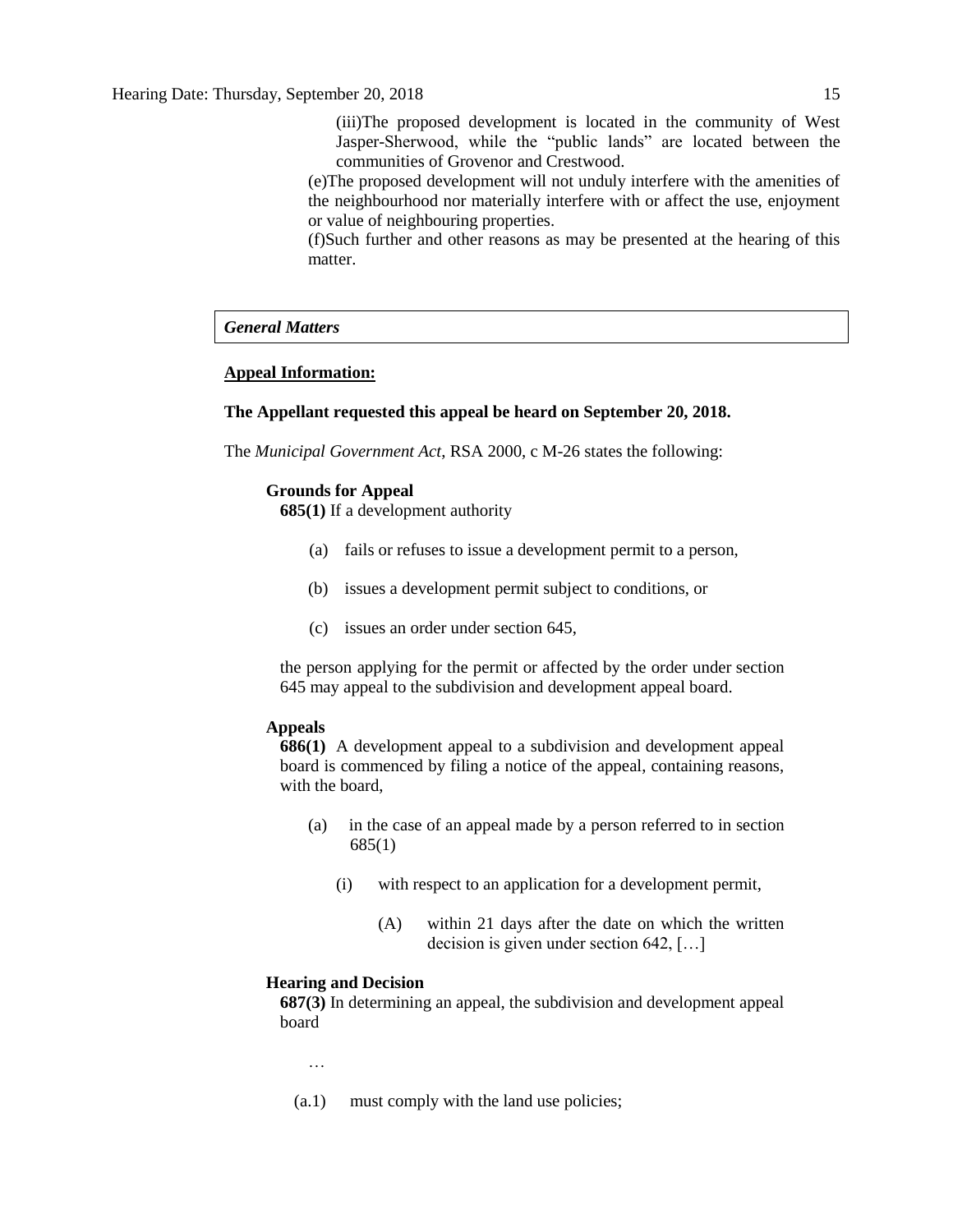- (a.2) subject to section 638, must comply with any applicable statutory plans;
- (a.3) subject to clauses (a.4) and (d), must comply with any land use bylaw in effect;
- (a.4) must comply with the applicable requirements of the regulations under the Gaming, Liquor and Cannabis Act respecting the location of premises described in a cannabis licence and distances between those premises and other premises;
	- …
	- (c) may confirm, revoke or vary the order, decision or development permit or any condition attached to any of them or make or substitute an order, decision or permit of its own;
	- (d) may make an order or decision or issue or confirm the issue of a development permit even though the proposed development does not comply with the land use bylaw if, in its opinion,
		- (i) the proposed development would not
			- (A) unduly interfere with the amenities of the neighbourhood, or
			- (B) materially interfere with or affect the use, enjoyment or value of neighbouring parcels of land,
		- and
		- (ii) the proposed development conforms with the use prescribed for that land or building in the land use bylaw.

### **General Provisions from the** *Edmonton Zoning Bylaw:*

Under section 330.2(3), **Cannabis Retail Stores** is a **Permitted Use** in the (CB1) Low Intensity Business Zone.

Under section 7.4(9), **Cannabis Retail Stores** means:

development used for the retail sale of Cannabis that is authorized by provincial or federal legislation. This Use may include retail sales of Cannabis accessories. This Use does not include Cannabis Production and Distribution.

Under section 6.1, **Cannabis** means: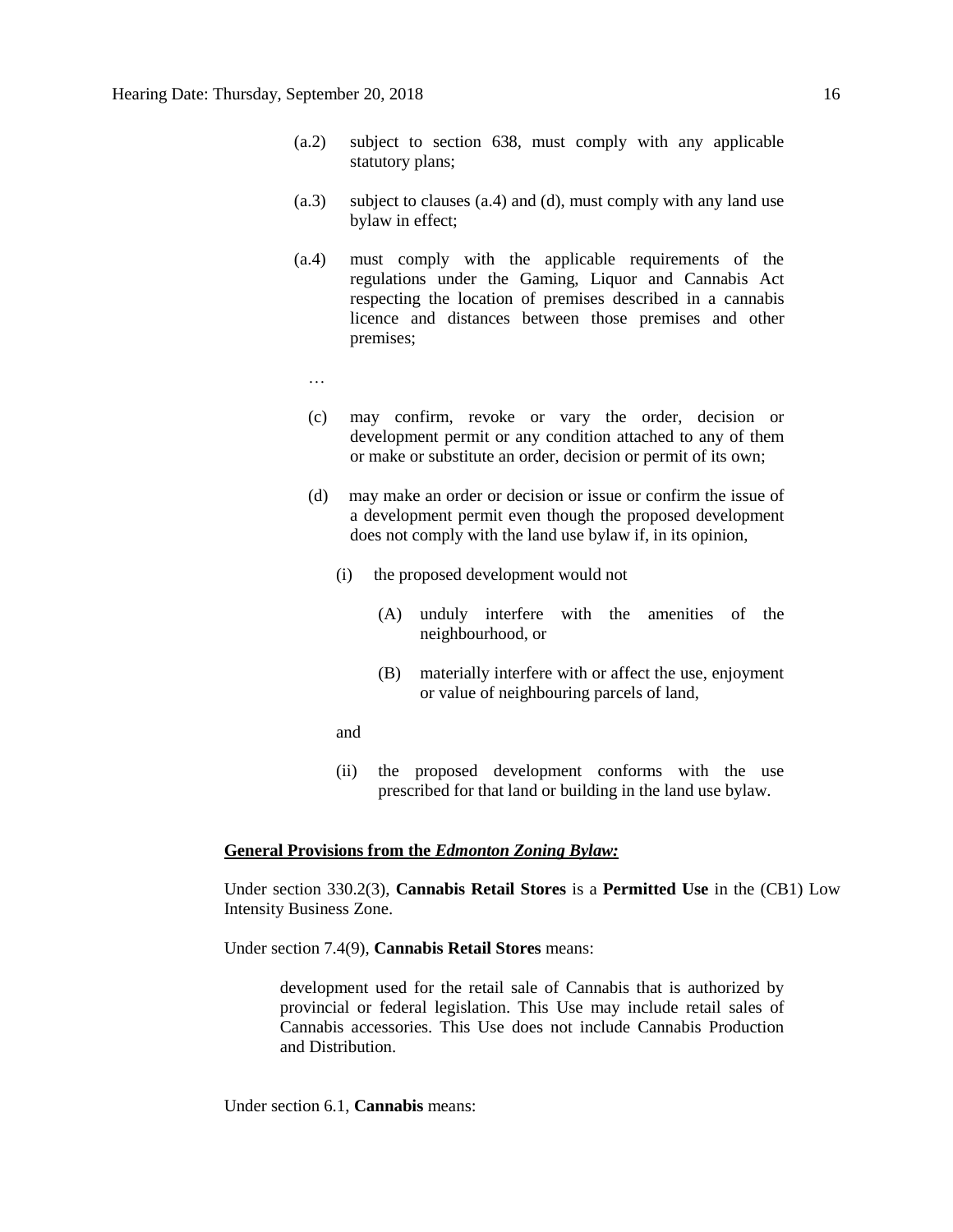a cannabis plant and anything referred to in subsection (a) of this definition but does not include anything referred to in subsection (b) of this definition:

- a. Cannabis includes:
	- i. any part of a cannabis plant, including the phytocannabinoids produced by, or found in, such a plant, regardless of whether that part has been processed or not, other than a part of the plant referred to in subsection (b) of this definition.
	- ii. any substance or mixture of substances that contains or has on it any part of such a plant;
	- iii. any substance that is identical to any phytocannabinoid produced by, or found in, such a plant, regardless of how the substance was obtained.
- b. Notwithstanding subsection (a) of this definition, Cannabis does not include:
	- i. a non-viable seed of a cannabis plant;
	- ii. a mature stalk, without any leaf, flower, seed or branch, of such plant;
	- iii. fibre derived from a stalk referred in subsection (b)(ii) of this definition; and
	- iv. the root or any part of the root of such a plant.

Under section 6.1, **Site** means "an area of land consisting of one or more abutting Lots."

Section 330.1 states that the **General Purpose** of the **(CB1) Low Intensity Business Zone** is:

to provide for low intensity commercial, office and service uses located along arterial roadways that border residential areas. Development shall be sensitive and in scale with existing development along the commercial street and any surrounding residential neighbourhood.

### Section 819.1 states that the **General Purpose** of the **Main Streets Overlay** is:

to encourage and strengthen the pedestrian-oriented character of Edmonton's main street commercial areas that are located in proximity to residential and transit-oriented areas, by providing visual interest, transparent storefront displays, and amenities for pedestrians.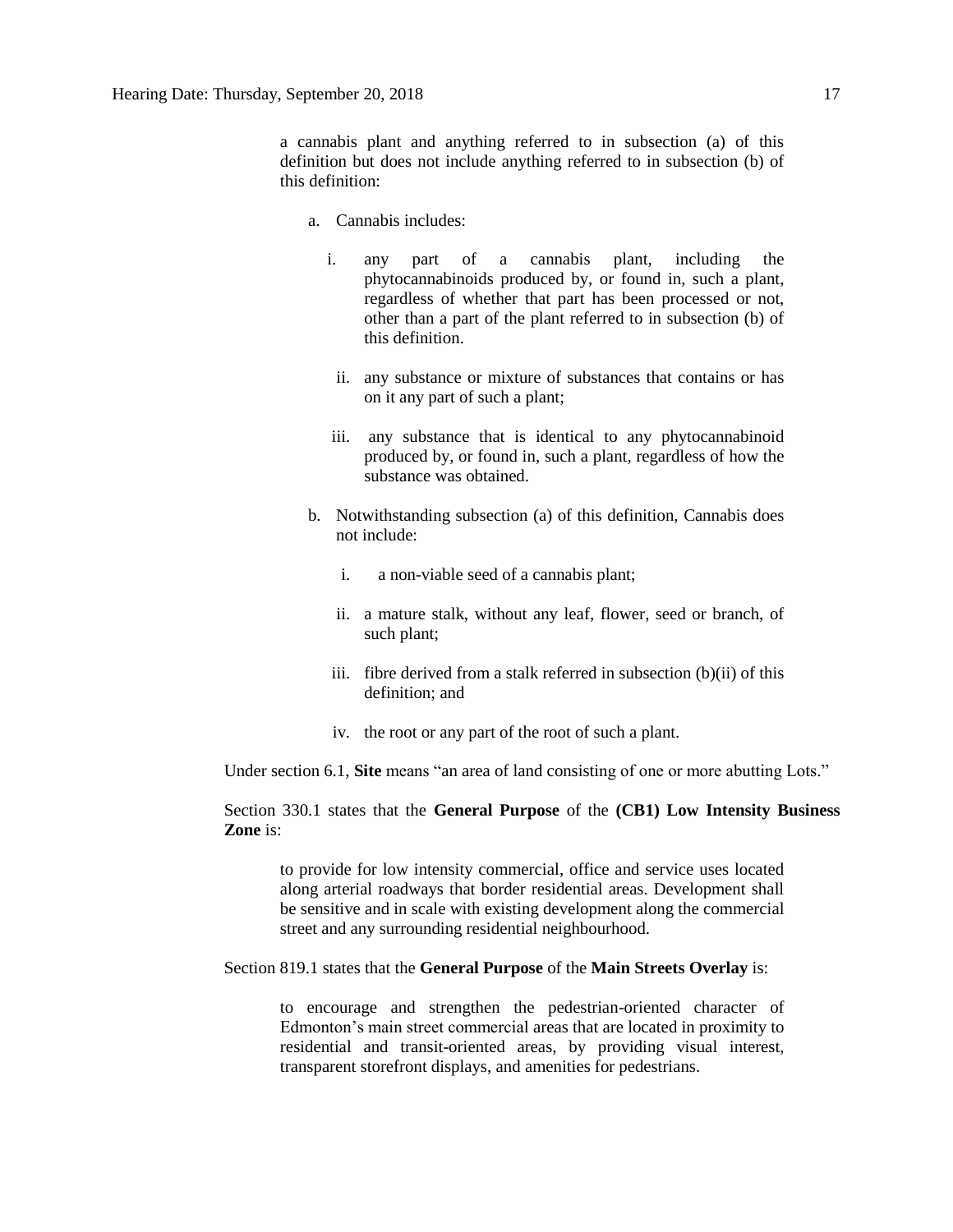### *Section 70 - Cannabis Retail Sales regulations*

- 1. Any Cannabis Retail Sales shall not be located less than 200 m from any other Cannabis Retail Sales. For the purposes of this subsection only:
	- a. the [200 m](javascript:void(0);) separation distance shall be measured from the closest point of the Cannabis Retail Sales Use to the closest point of any other approved Cannabis Retail Sales Use;
	- b. A Development Officer shall not grant a variance to reduce the separation distance by more than [20 m](javascript:void(0);) in compliance with [Section 11;](https://webdocs.edmonton.ca/InfraPlan/zoningbylaw/ZoningBylaw/Part1/Administrative/11__Authority_and_Responsibility_of_the_Development_Officer.htm) and
	- c. The issuance of a Development Permit which contains a variance to separation distance as described in  $70(1)$ b shall be issued as a Class B Discretionary Development.
- 2. Any Site containing a Cannabis Retail Sales shall not be located less than [200 m](javascript:void(0);) from any Site being used for a public library, or for public or private education at the time of the application for the Development Permit for the Cannabis Retail Sales. For the purposes of this subsection only:
	- a. the [200 m](javascript:void(0);) separation distance shall be measured from the closest point of the subject Site boundary to the closest point of another Site boundary, and shall not be measured from Zone boundaries or from the edges of structures;
	- b. the term "public library" is limited to the collection of literary, artistic, musical and similar reference materials in the form of books, manuscripts, recordings and films for public use, and does not include private libraries, museums or art galleries; and
	- c. the term "public or private education" is limited to elementary through to high schools inclusive only, and does not include dance schools, driving schools or other Commercial Schools.
- **3. Any Site containing a Cannabis Retail Sales shall not be located less than [100 m](javascript:void(0);) from any Site being used for Community Recreation Services Use, a community recreation facility, a provincial health care facility, as public lands, or any Site that is designated as school reserve or municipal and school reserve at the time of the application for the Development Permit for the Cannabis Retail Sales. For the purposes of this subsection only:**
	- **a. the [100 m](javascript:void(0);) separation distance shall be measured from the closest point of the subject Site boundary to the closest point of another Site boundary, and shall not be measured from Zone boundaries or from the edges of structures;**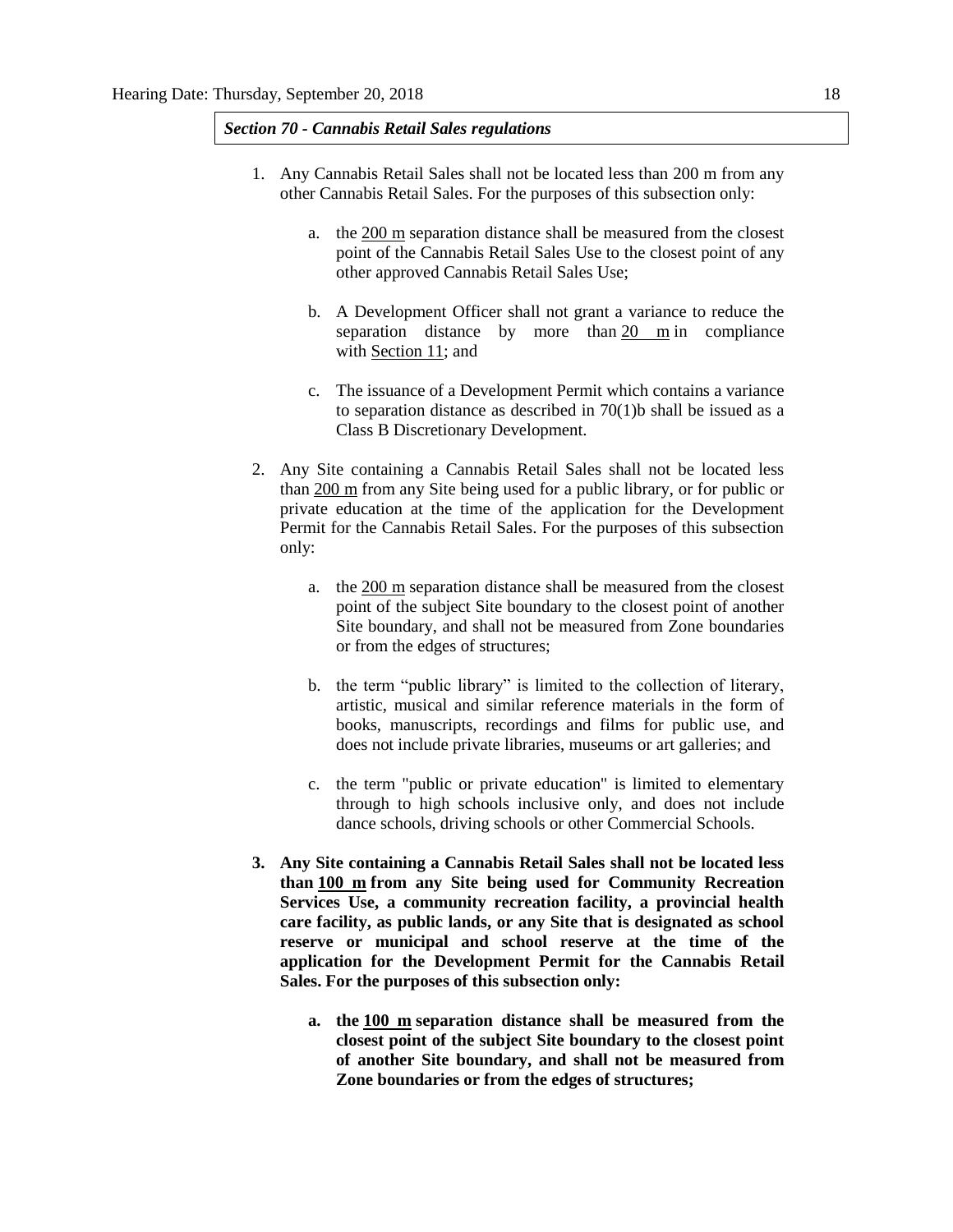- b. the term "community recreation facilities" means indoor municipal facilities used primarily by members of the public to participate in recreational activities conducted at the facilities, as per the Municipal Government Act; and
- **c. the term "public lands" is limited to Sites zoned AP, and Sites zoned A.**
- 4. Notwithstanding [Section 11](https://webdocs.edmonton.ca/InfraPlan/zoningbylaw/ZoningBylaw/Part1/Administrative/11__Authority_and_Responsibility_of_the_Development_Officer.htm) of this Bylaw, a Development Officer shall not grant a variance to subsection 70(2) or 70(3).
- 5. Cannabis Retail Sales shall include design elements that readily allow for natural surveillance to promote a safe urban environment, where applicable and to the satisfaction of the development officer, including the following requirements:
	- a. customer access to the store is limited to a store front that is visible from the street other than a Lane, or a shopping centre parking lot, or a mall access that allows visibility from the interior of the mall into the store;
	- b. the exterior of all stores shall have ample transparency from the street;
	- c. Any outdoor lighting shall be designed to ensure a well-lit environment for pedestrians and illumination of the property; and
	- d. Landscaping shall be low-growing shrubs or deciduous trees with a high canopy at maturity to maintain natural surveillance.
- 6. The Development Officer shall impose a condition on any Development Permit issued for Cannabis Retail Sales requiring that the development:
	- a. shall not commence until authorized by and compliant with superior legislation; and
	- b. must commence within nine (9) months of the date of approval of the Development Permit.
- 7. For the purposes of Section 70(6), development commences when the Cannabis Retail Sales Use is established or begins operation.

### **Development Officer's Determination**

**The proposed Cannabis Retail Store does not comply with the minimum setback requirement from public lands (Mackinnon Ravine Park) (Section 70.3):**

**Required Setback: 100 m**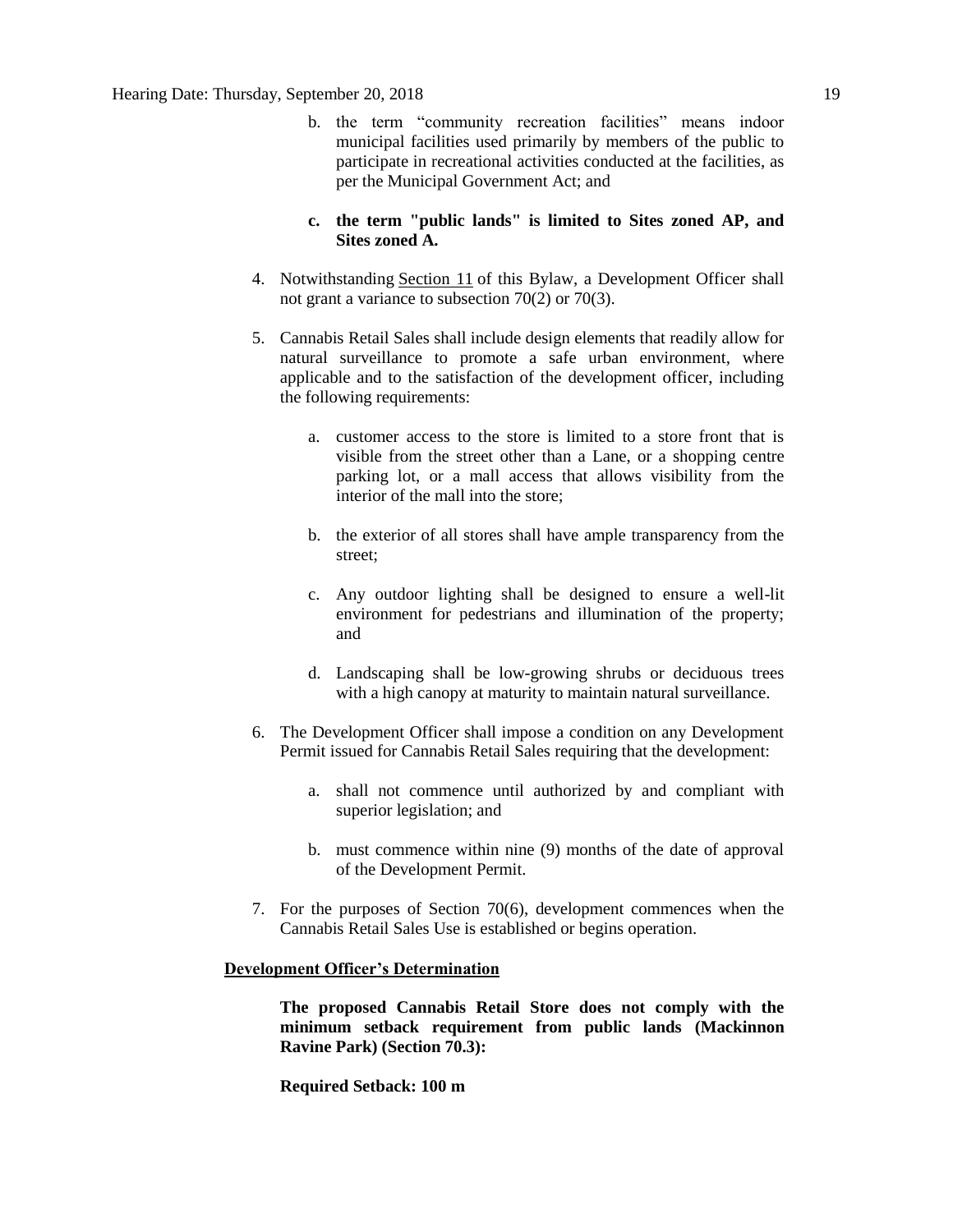**Proposed Setback: 38 m Deficient by 62 m**

**Under Sections 70.1(b) and 70.4 of the Zoning Bylaw, the Development Officer is prohibited from granting a variance to the minimum setback to allow for the proposed Cannabis Retail Store.**  [unedited]

### Notice to Applicant/Appellant

Provincial legislation requires that the Subdivision and Development Appeal Board issue its official decision in writing within fifteen days of the conclusion of the hearing.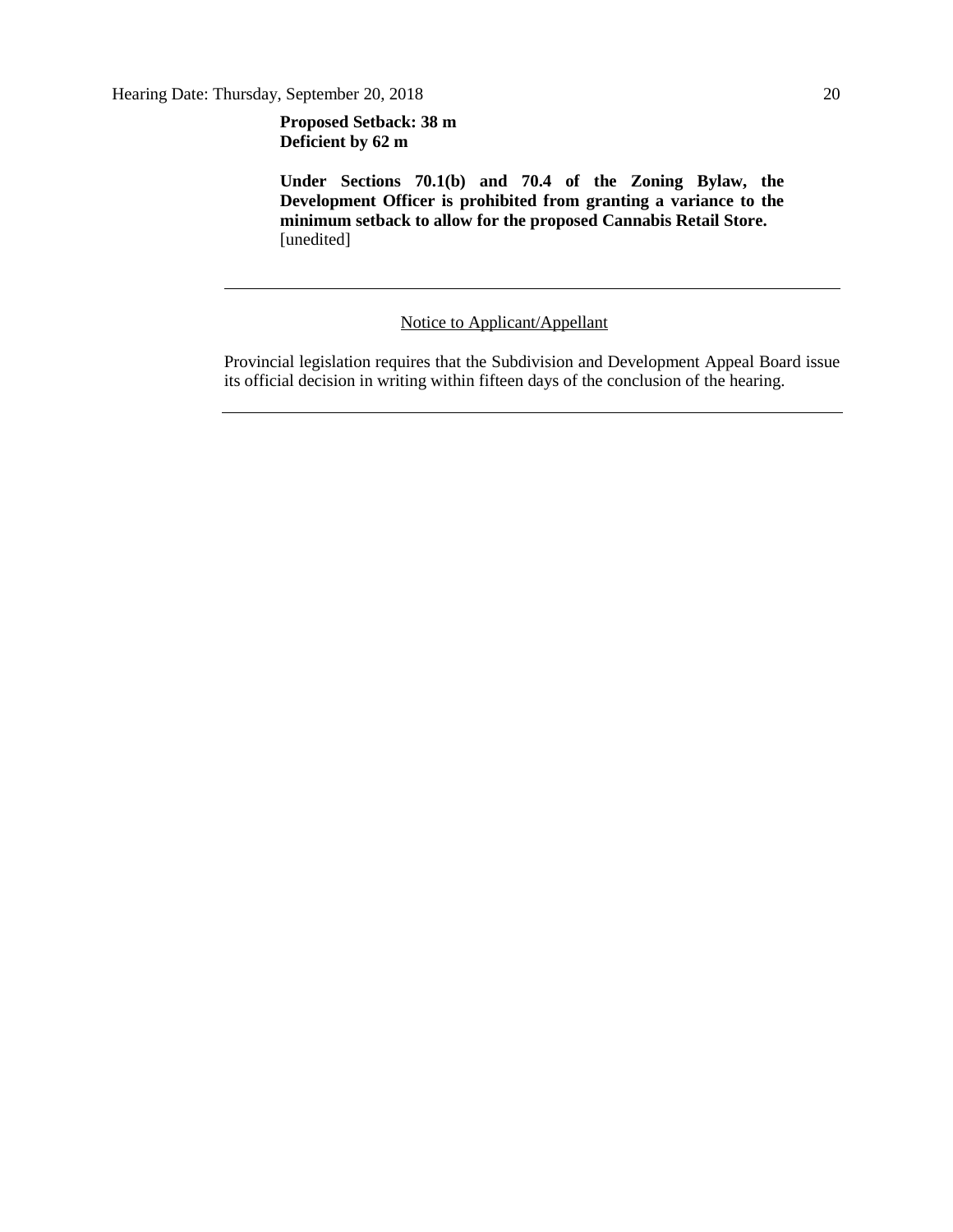|                                                                                                 | Project Number: 285825062-001<br><b>Application Date:</b><br>JUN 25, 2018                                                                                                                                                                                                                                                                                                                  |
|-------------------------------------------------------------------------------------------------|--------------------------------------------------------------------------------------------------------------------------------------------------------------------------------------------------------------------------------------------------------------------------------------------------------------------------------------------------------------------------------------------|
|                                                                                                 | Printed:<br>August 2, 2018 at 11:22 AM<br>Page:<br>1 of 1                                                                                                                                                                                                                                                                                                                                  |
|                                                                                                 |                                                                                                                                                                                                                                                                                                                                                                                            |
|                                                                                                 |                                                                                                                                                                                                                                                                                                                                                                                            |
| This document is a Development Permit Decision for the development application described below. |                                                                                                                                                                                                                                                                                                                                                                                            |
|                                                                                                 | Property Address(es) and Legal Description(s)                                                                                                                                                                                                                                                                                                                                              |
|                                                                                                 | 14915 - STONY PLAIN ROAD NW                                                                                                                                                                                                                                                                                                                                                                |
|                                                                                                 | Plan 9023127 Blk 61 Lot 8                                                                                                                                                                                                                                                                                                                                                                  |
|                                                                                                 |                                                                                                                                                                                                                                                                                                                                                                                            |
|                                                                                                 | 14971 - STONY PLAIN ROAD NW                                                                                                                                                                                                                                                                                                                                                                |
|                                                                                                 | Entryway: 14971 - STONY PLAIN ROAD NW                                                                                                                                                                                                                                                                                                                                                      |
|                                                                                                 | Building: 14951 - STONY PLAIN ROAD NW                                                                                                                                                                                                                                                                                                                                                      |
|                                                                                                 |                                                                                                                                                                                                                                                                                                                                                                                            |
|                                                                                                 |                                                                                                                                                                                                                                                                                                                                                                                            |
|                                                                                                 |                                                                                                                                                                                                                                                                                                                                                                                            |
| <b>Contact Person:</b>                                                                          |                                                                                                                                                                                                                                                                                                                                                                                            |
| Lot Grading Needed?: N                                                                          |                                                                                                                                                                                                                                                                                                                                                                                            |
| NumberOfMainFloorDwellings:                                                                     |                                                                                                                                                                                                                                                                                                                                                                                            |
|                                                                                                 | Stat. Plan Overlay/Annex Area: Main Street Overlay                                                                                                                                                                                                                                                                                                                                         |
|                                                                                                 |                                                                                                                                                                                                                                                                                                                                                                                            |
|                                                                                                 |                                                                                                                                                                                                                                                                                                                                                                                            |
|                                                                                                 | The proposed Cannabis Retail Store does not comply with the minimum setback requirement from public lands (Mackinnon Ravine<br>Under Sections 70.1(b) and 70.4 of the Zoning Bylaw, the Development Officer is prohibited from granting a variance to the<br>The Applicant has the right of appeal within 21 days after the date on which the decision is made, as outlined in Section 683 |
|                                                                                                 |                                                                                                                                                                                                                                                                                                                                                                                            |
|                                                                                                 | <b>Date Paid</b>                                                                                                                                                                                                                                                                                                                                                                           |
| 05127430<br>\$5,600.00                                                                          | Jun 25, 2018                                                                                                                                                                                                                                                                                                                                                                               |
|                                                                                                 |                                                                                                                                                                                                                                                                                                                                                                                            |
| \$5,600.00                                                                                      |                                                                                                                                                                                                                                                                                                                                                                                            |
|                                                                                                 |                                                                                                                                                                                                                                                                                                                                                                                            |
|                                                                                                 |                                                                                                                                                                                                                                                                                                                                                                                            |
| through 689 of the Municipal Government Act.                                                    | <b>Application for</b><br><b>Major Development Permit</b><br><b>Specific Address(es)</b><br>Suite:<br>To change the use from a Health Service to a Cannabis Retail Sales.<br>Issue Date: Jul 20, 2018 Development Authority: WELCH, IMAI<br>minimum setback to allow for the proposed Cannabis Retail Store.<br><b>Amount Paid</b><br>Receipt #                                            |